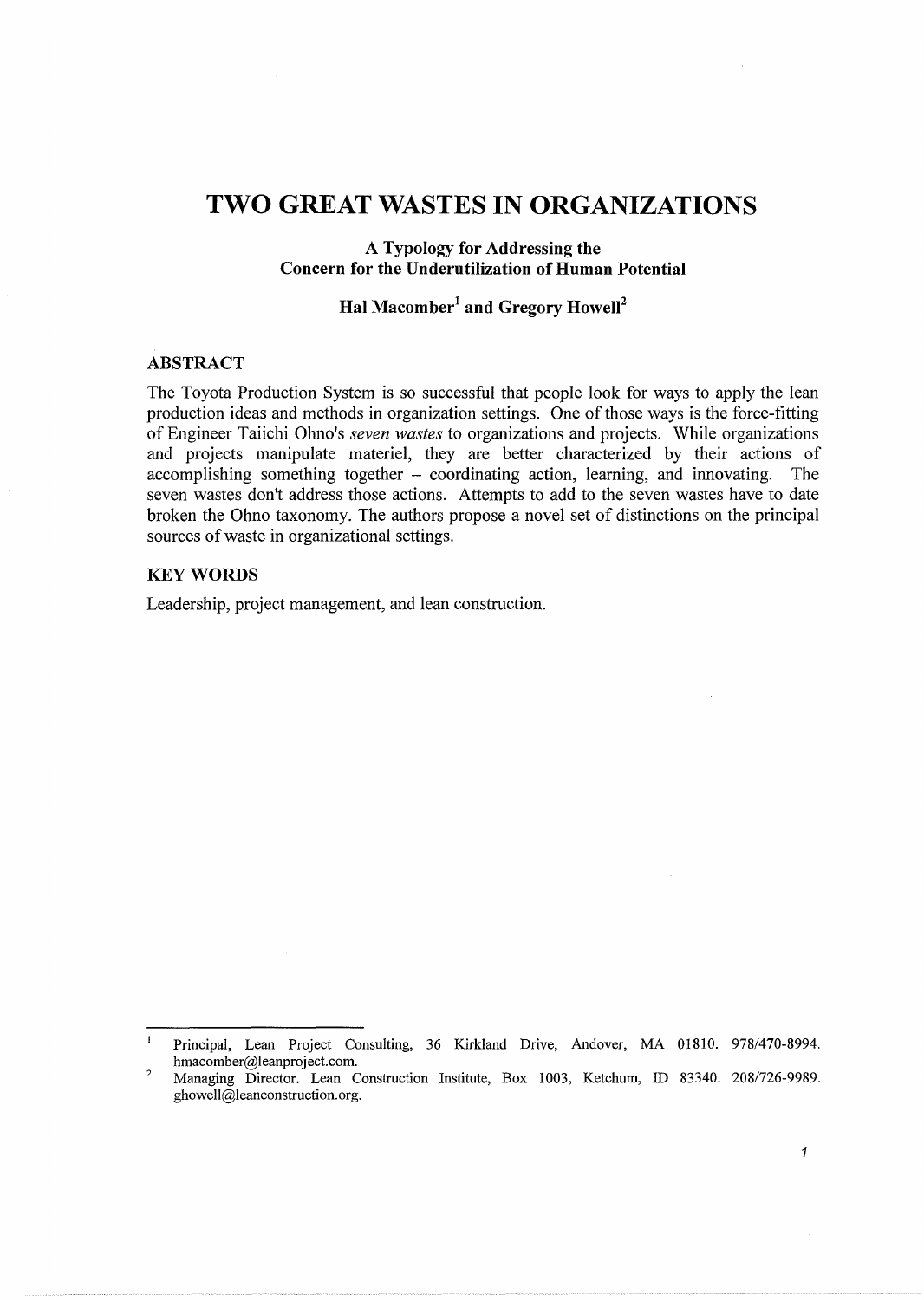#### **TINKERING WITH A TAXONOMY**

If you take a look at the *seven wastes*<sup>3</sup> [Ohno 1988] you'll notice they all have to do with nonvalue adding actions through a materiel value stream. There is quite the disagreement among those naming an 8th waste. More recently, additional forms of waste have been identified. Womack and Jones proposed the eighth to be, "the design of goods and services that don't meet the users' needs." [Womack & Jones 1996] The authors elaborated on wastes in the revised edition of their book. They now speak of the wastes of the "underutilization of employees." [Womack & Jones 2003] Womack and Jones have also been credited with "complexity" as an eighth waste. We have found other proposed eighth wastes.<sup>4</sup> And people are not done building out the Ohno taxonomy. In this IGLC conference, a new eighth waste is proposed by Lauri Koskela. He calls it *making do.* [Koskela 2004]

We've lost track of who first said "providing something the customer doesn't value" as an eighth waste. What we like about that waste is its fit with Ohno's typology. That definition allows people to keep their attention on the customer as they make changes to the materiel value stream. People have generally been dissatisfied with Ohno for not addressing the waste of human potential.

#### **WHAT IS WASTE?**

The common sense understanding of waste is anything that is not value. More precisely, waste is the expenditure of effort or the using-up of resources without producing value. If we are to understand waste then we must understand value.

Value is an assessment made by an observer referencing a set of standards that the observer is better off after the expenditure of effort than he was before. Those standards are both articulated and unarticulated. What is value for one may be of no value to others. The first lean principle is *define value from the customers' perspective*. [Womack, Jones 1996] That can be interpreted as what results from the *value chain.* But there is another way to think of value. Value is the difference customers derive from the resulting experience of doing business with the organization. [Lanning 1998] Likewise, the experience can be one of waste.

Value accumulates and is stored as capital. There are four kinds of capital: financial, pragmatic (know how and know why), symbolic (a market's predisposition for entertaining ones offers), and social (a community's predisposition for entertaining ones initiatives).<sup>5</sup> The usual understanding of waste and value in the business setting has to do with changes in financial capital. The experience of value and waste in one of the four areas is often

*Information, figuring what to do or how to do* it, The Kaizen Blitz, by Anthony C. Laraia.

*Behavioral Waste®,* Bob Emiliani, Center for Lean Business Management®.

<sup>&</sup>lt;sup>3</sup>Wastes of overproduction, of waiting, in transportation, of processing, of inventory, of movement, and of making defective product. 4

Examples of eighth waste:

*Not using people's talents,* New Shop Floor Management by Kiyoshi Suzaki.

*Underutilized people's skills and capabilities,* The New Manufacturing Challenge, by Kiyoshi Suzaki.

*Excess information,* Robert Hall quoted in Let's Fix It! by Richard Schonberger.

*Not taking advantage of people's thoughts (wasting good ideas},* Donald Dinero, Round Pound Consulting. 5 <sup>5</sup>Unpublished papers and conversations with Fernando Flores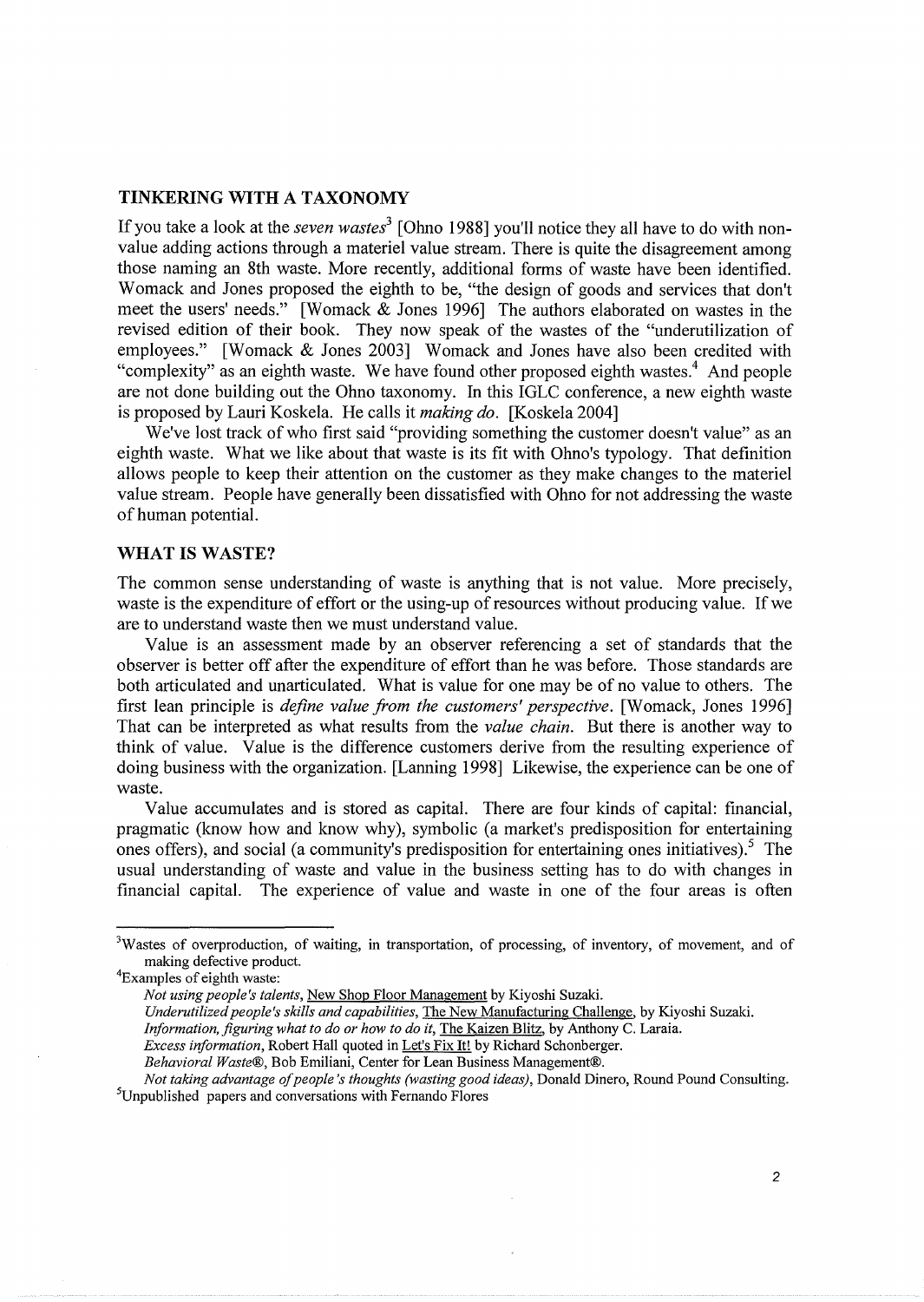exchanged in the other. Firms with poor identity don't get to charge the same prices as those firms with high standing. Shigeo Shingo reported he would ask workers for their experience of waste inviting them to offer their opinions of what worked, didn't work, and might provide more value. [Shingo 1988]

The lean movement gave rise to the understanding that value is created in a *value stream.*  By organizing just those actions that add value for the end customer we have a process that is without waste. People refer to value with an unexamined supposition of the presence of a value stream or process. But organizations and projects (temporary organizations) are not process. Organizations are social systems. As a temporary social system a project team uses many processes. Only after a project is complete can we know exactly what actions were taken. And many of the steps occur on an ad hoc basis invisible to all but the participants in the action. Further, there is another kind of process: "The process of making and keeping commitments." Flores called this the *business process.* [Spinosa, et al, 1997]

### **CONCERN FOR THE LOSS OF HUMAN POTENTIAL**

We propose the wastes of human potential are more significant and pervasive than described in any of the discussion of eight wastes offered to date. Writing in Today and Tomorrow, Henry Ford recognized the importance of bringing full human potential into action. He saw people as the source of inventiveness for the firm. He went so far as to propose what he called utilitarian education: [Ford 1926]

*(T)rue education will turn a man's mind toward work and not away from it and will enable him to think, and thus to earn a better living not only for himself but also for those about him.* 

Stifling of inventiveness and wisdom Gudgment) does more than just keep an organization from progressing. The waste of human potential leads to degrading performance -negative value -- the loss of capital.

Like all those proposing an eighth waste, we have our own theory of the source of the untapped inventiveness, talents, and wisdom of the people in our companies and on our teams. We have observed the greatest waste has to do with two underlying practices: *not listening* and *not speaking.* We call these the *two great wastes™.* 

### **NOT LISTENING, THE FIRST GREAT WASTE**

The effects of not listening can be disastrous. Here's one too familiar example of not listening:

*Not listening and asking questions had lead to the failure of the Mars Climatic Orbiter. A simple unanswered email about the correct measurement units and no follow-up resulted in a missed orbit. 6* 

NASA has a history of not listening that can be traced back to Dr. Werner von Braun. His traditional authoritarian style might have fit the early days of the space program where a

<sup>6</sup> Ms. Carolyn Griner, retired Deputy Director of NASA Marshall Space Flight Center, *Gateway News,* American Institute of Aeronautics and Astronautics, St. Louis Section, April2001.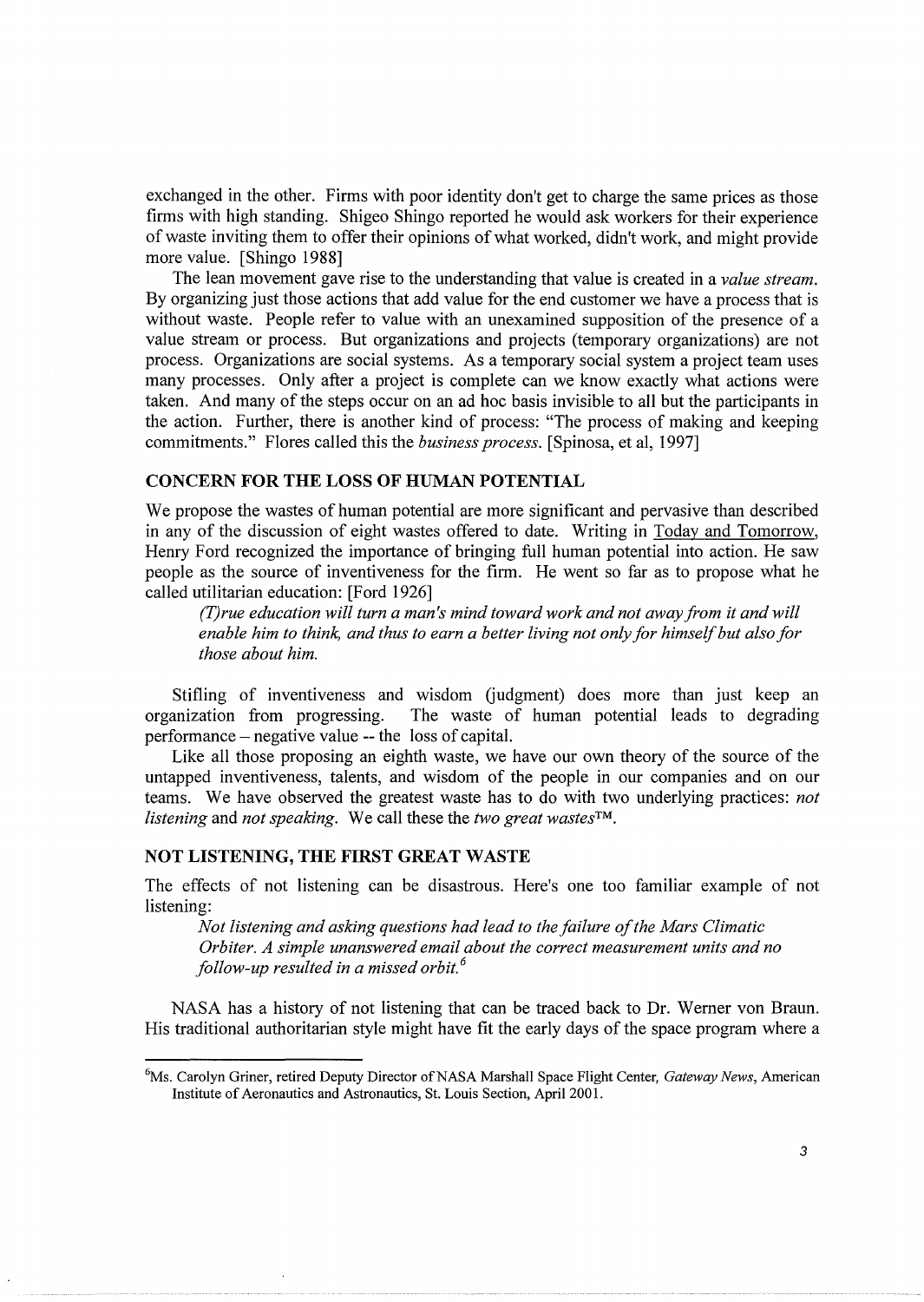few people at the top held the key knowledge. However the remnants of that style still appear in the highly educated workforce of today's NASA.

You can find examples of the central controlling style of managing and leading in many industries and facets of life. The limitations of this style are apparent; people have been experimenting with alternatives starting with the participatory management of the 1970s through the self-organizing styles of management in the 1990s. Still, where there is through the self-organizing styles of management in the 1990s. concentration of power you will find *not listening.* 

*The people closest to the problem aren't given a chance to offer solutions because the boss is too arrogant to ask them, "if you were in charge, what's the first way you'd make this place work better for our customers?"* <sup>7</sup>

Another prevalent form of institutional not listening is associated with the process view of organizations. We've come to accept the process view as an enlightened perspective on managing. We acknowledge that great good has come from seeing production activities as value streams that can be standardized and continuously improved for the benefit of customers and the company. We have erred by adopting the process view to the human functions of organizations. The result is institutionalized not listening. We know that as bureaucracy.

We have all suffered with this bureaucracy. Here is the first author's most recent example. The cable company called to offer free expanded service for six months. I accepted. The individual said hold on the line while an independent person can verify that you understand the terms. I had to wait for the person to come on the line. I then proceeded to say, "I understand the upgrade is free for six months at which time I will be charged an additional \$10/month to continue with the service. Thank you." The woman said, "Don't hang up or you won't get the service." I asked, "What else do you need to know?" She proceeded to fumble her way through a script making mistakes and taking way too much of my time. Finally, she asked me for my last four digits of my social security number. "So that's all you needed from me, my social security number?" It would have gone much faster and satisfactorily for me if she just listened that I did understand and then answered my question. But she wasn't trusted to listen. She was not trusted that she could understand. She was only trusted to follow a stupid script that didn't even make sense to her!

# **NOT SPEAKING, THE SECOND GREAT WASTE**

The authors propose there are two prevalent explanations for why people don't speak up. People are afraid or they are resigned. Fear might be well-grounded. People have been punished for speaking something unpopular or they have seen others punished for speaking up. Or, the fear might be brought to the organizational setting. In a prior organizational setting someone was punished. Or maybe there was no punishment. There was only not listening to what was spoken or no action taken as the result of the issues raised. In any case, a choice is made by a potential speaker not to speak. Eventually, that choice is replaced by a resignation that speaking up doesn't make a difference. And speaking can only risk negative consequences.

<sup>7</sup> Seth Godin, If *It's Broke, Fix It,* Fast Company, October 2003.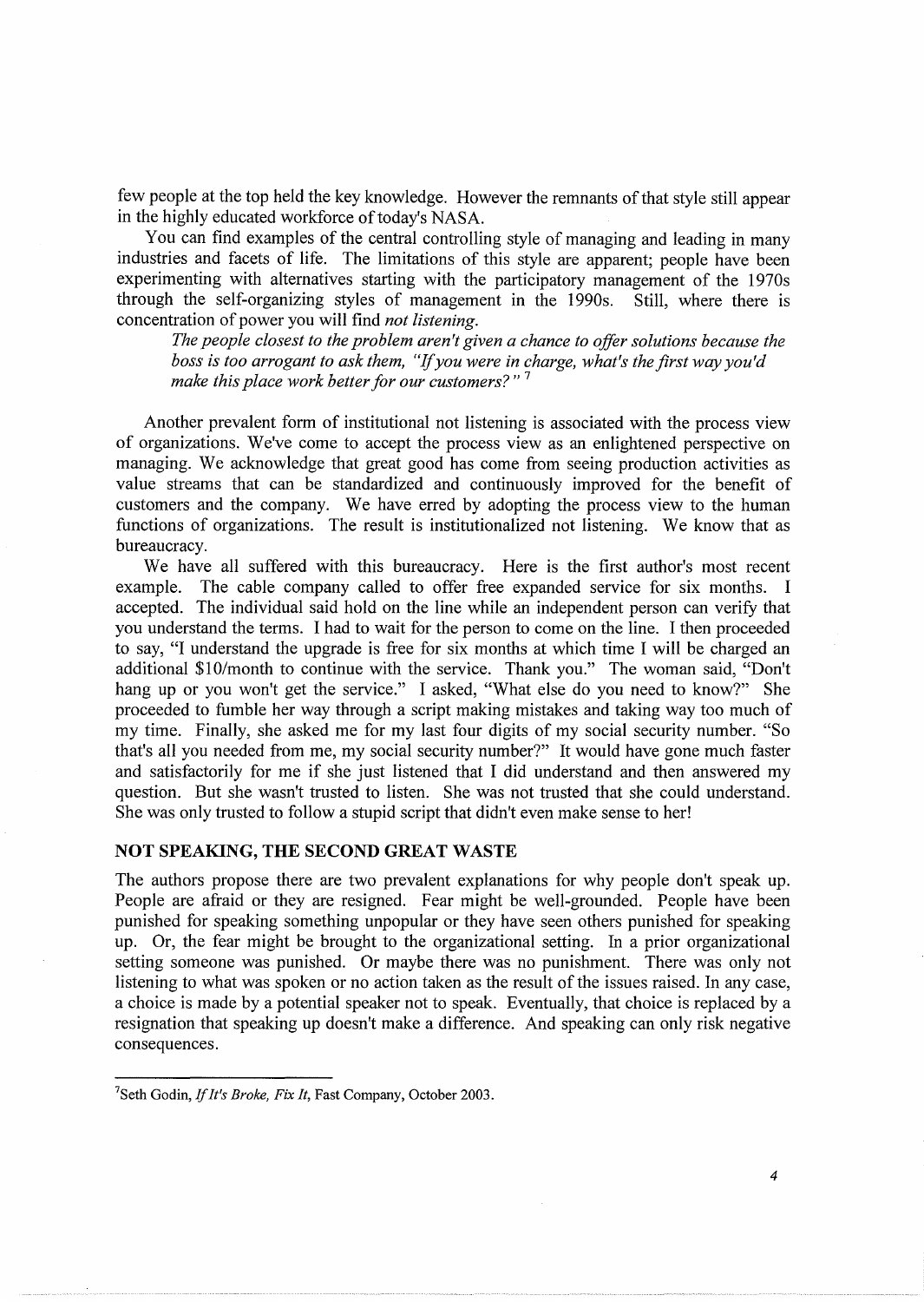Children are culturally conditioned to not speak. Many of us heard lessons like the following from a parent or grandparent [Wieder 1993]:

If *you can't say good things of others, keep your mouth shut. Silence is prudence. Nobody ever repented holding his tongue. Be silent or speak something worth listening.* 

Often times people don't speak for fear of being judged for not speaking well, not looking good, being characterized a whiner. .. (add you own reason here). And people will characterize us that way. However, people who speak with good purpose-- with a care for the well-being of a greater purpose -- are rarely judged that way. Skillful speaking comes with frequency of speaking.

Resignation is equally problematic. In settings of not listening a person can get discouraged trying to make something happen. Not speaking begins to look like a reasonable, even prudent course of action. Resignation is too easy a choice to make in the face of overwhelming evidence of organizational not listening. Yet, it is still a choice to be resigned.

It the latest shuttle disaster, one engineer refused to choose resignation and not speaking. He pursued one avenue after another to have the Columbia wing examined after witnessing the falling insulation at lift-off. The chain of command declined every request he made to examine the wing. That did not deter him. In the end, they did not listen. The wing was not examined. Tragedy was not avoided.<sup>8</sup>

We also hear people offer other reasons for not speaking:

"I don't have enough information to speak."

"I'm not competent in this area."

"I'm too new on the job."

While we can understand the reasons and fear and resignation, we cannot excuse inaction for those reasons. The potential of the organization, project, and the individual performers are all diminished.

### **WHAT ABOUT A3RD,4TH,OR5THGREATWASTE?**

We've explored for quite some time these two great wastes wondering is there a third or fourth waste or might there be some underlying one great waste that manifests the not listening and not speaking. We offer the following three situations to look at the first issue.

How about assigning people roles that they are not suited for? Is that a (great) waste? It certainly can produce waste. Waste is created when people are not competent to perform or they don't have the interest in doing a good job. A five-why analysis will lead you back to the performer knew s/he wasn't well-suited and didn't speak up or the manager wasn't listening.

What about not supporting people in their roles? Waste is created when a manager does not give attention to the people performing their work. Again, a five-why analysis would

<sup>8</sup> By Gareth Cook and Anne Barnard, Globe Staff, 2/27/2003, *NASA E-mails Show Worry Over Wing,* Boston Globe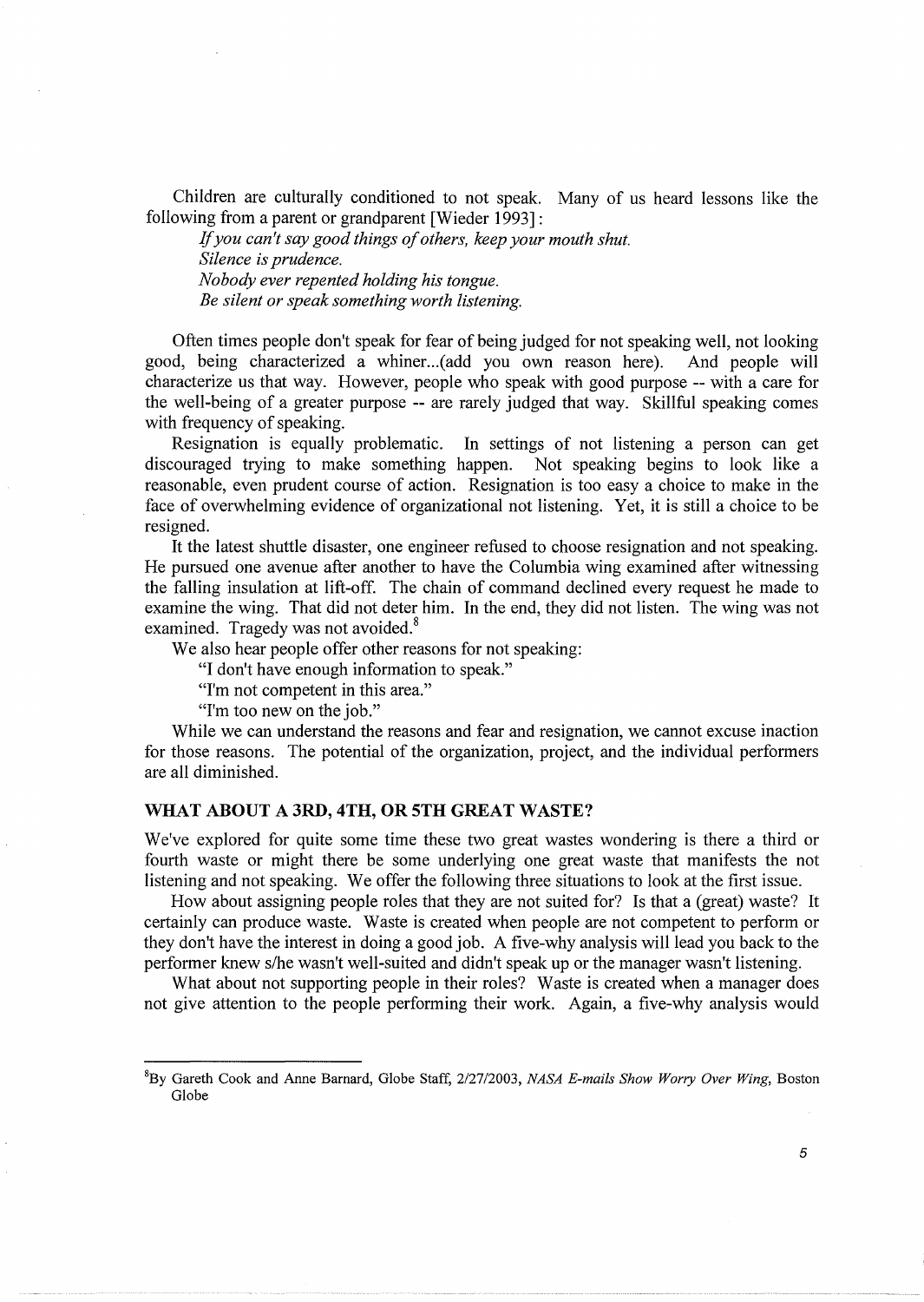lead you back to a manager who is not listening to what staff is asking for or staff has given up asking.

Finally, how about the organization that has high turnover? Morale might be low; hours could be long; pay might be low; or management doesn't show employees respect. In our experience, all issues have to do with poor functioning of a dialog between management and staff.

David Schmaltz proposes that the inherited master-slave orientation to work keeps employees from speaking while justifying the all-knowing role of management. [Schmaltz 2004] Shoshana Zuboff makes a similar point writing in *Getting the Feudalism Out of Capitalism.*<sup>9</sup> She makes a rather compelling case that our model of organizing and managing the work of companies is for the most part obsolete. She goes on to say that managers and employees share the responsibility for the pattern continuing.

Robert Reich proposed we are stuck in our patterns of action due to the stories we tell.<sup>10</sup> Only through changing those stories do we have a possibility of a more empowering relationship with companies, careers, and politics. [Reich 1987]

Now what about the possibility of one underlying great waste? The one issue that keeps coming up in our client work is distrust. Patrick Lencioni calls the *absence of trust* the first source of dysfunction in teams. [Lencioni 2002] Operatively, trust in a social or business setting is a manifestation of engaging in conversation. Fernando Flores and Robert Solomon say that "trust is produced through the cultivation of commitment-making conversations." [Solomon & Flores 2001] They go on to say that trust is further enhanced by granting trust and being trust-worthy. Finally, repairing the situation of distrust takes talking about trust. As you can see all of this takes speaking and listening.

We wonder how dignity or the lack of granting legitimacy to oneself and others is a underlying source of waste. Seeing oneself as legitimate in a relationship is the precondition for speaking in that relationship. Granting others legitimacy is the precondition for listening. If one makes a characterization that the person speaking is a jerk or has no business speaking, then one is "justified" to not listen. Further, acknowledging the autonomy of others shapes listening. Flores called for a practice of managing that embraces the autonomy of each person. The current language of managing and leadership misses that autonomy. [Howell et al 2004]

The unique circumstances of AEC projects compound an already fragile circumstance. On AEC projects people come together as strangers. This can have both positive and negative consequence. With no experience with others the parties have no ongoing basis for characterization. There can be no, "There she goes again." in the setting where people are just getting to know each other. There is also no experience for interpreting what on the surface might be clumsy speaking or listening.

*<sup>9</sup> Evolving,* Fast Company, May 2004.

<sup>&</sup>lt;sup>10</sup>Reich says there are four distinctly American stories, versions of which are told throughout the western world, They are I. The mob at the gates; 2. The Triumphant individual; 3. The benevolent community; and 4. The rot at the top. Together these stories tell of the experience of living. The re-telling of the stories shape what people see as possible for them and others.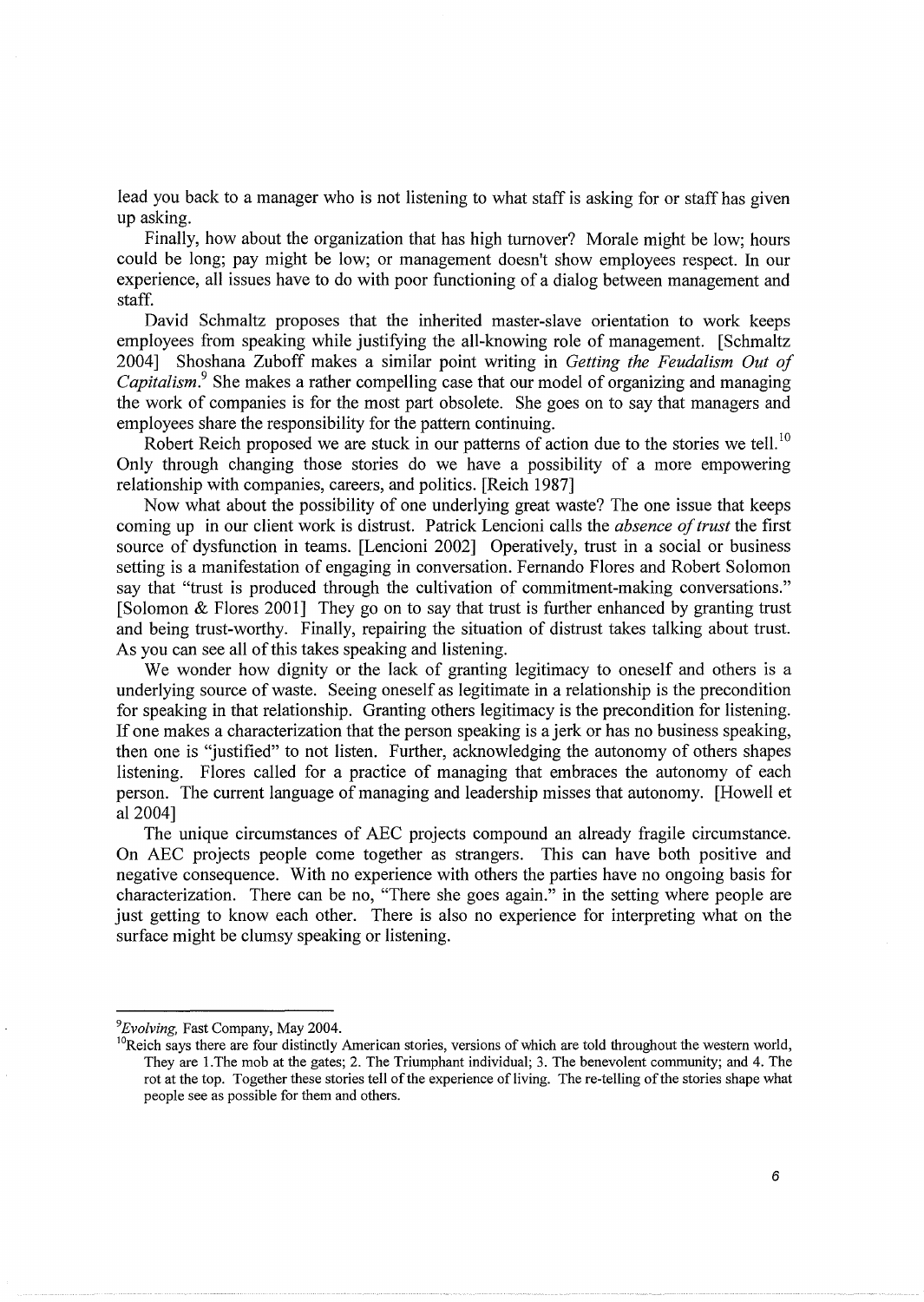#### **DISCUSSION**

The key point and something new is the idea that practices lead to the larger waste of human potential. It seems that all of the "new eighth" wastes are attempts to say that the loss of human potential in one way or another is unaddressed. These do seem to be outside Ohno's taxonomy. "Human Potential" is so big and overly general that it doesn't give leverage. Shifting attention to practice is more powerful. Ohno's wastes divide some greater physical production management waste. We take the same line by subdividing human potential into two practices. Going to the action where that waste arises reminds us of the impact of the shift from focus on motivation as in current practice to the focus on the act of promising in language. [Howell et al. 2004]

One of the bigger wastes of not speaking and not listening is in the everyday conversations of coordination on projects. One client spoke with 25 people about the waste of not speaking and listening in conversations for action. He reported that taking the time to listen, asking questions to clarify conditions of satisfaction, and offering comments all resulted in the avoidance of materiel waste.<sup>11</sup>

The practice of speaking and listening seem to be habits. Of course people can speak and listen. It is not the competence that is in question. People lack the *habit* of speaking and listening. Like any habit it takes time and nurturing to bring it about.

# **WHERE DO WE GO FROM HERE?**

In our work with leaders, both on projects and more generally in organizations, we say, *listening is the master skill of the leader.* A corollary to that skill is creating the circumstances for others to speak. The functioning of organizations, teams, families, and relationships generally can all be traced to the quality of the listening and speaking among the parties. In all cases, some one must take an initial responsibility for the quality of conversations. Leaders have the responsibility to do that in organizations and on teams. And performers share that responsibility.

Perhaps Robert Reich offers the path forward. We need a story that is embraced and retold that champions the success of teams who operate in a setting of respect and dignity speaking freely while engaging in deep listening.

<sup>&</sup>lt;sup>11</sup> See Appendix for the report on the conversation.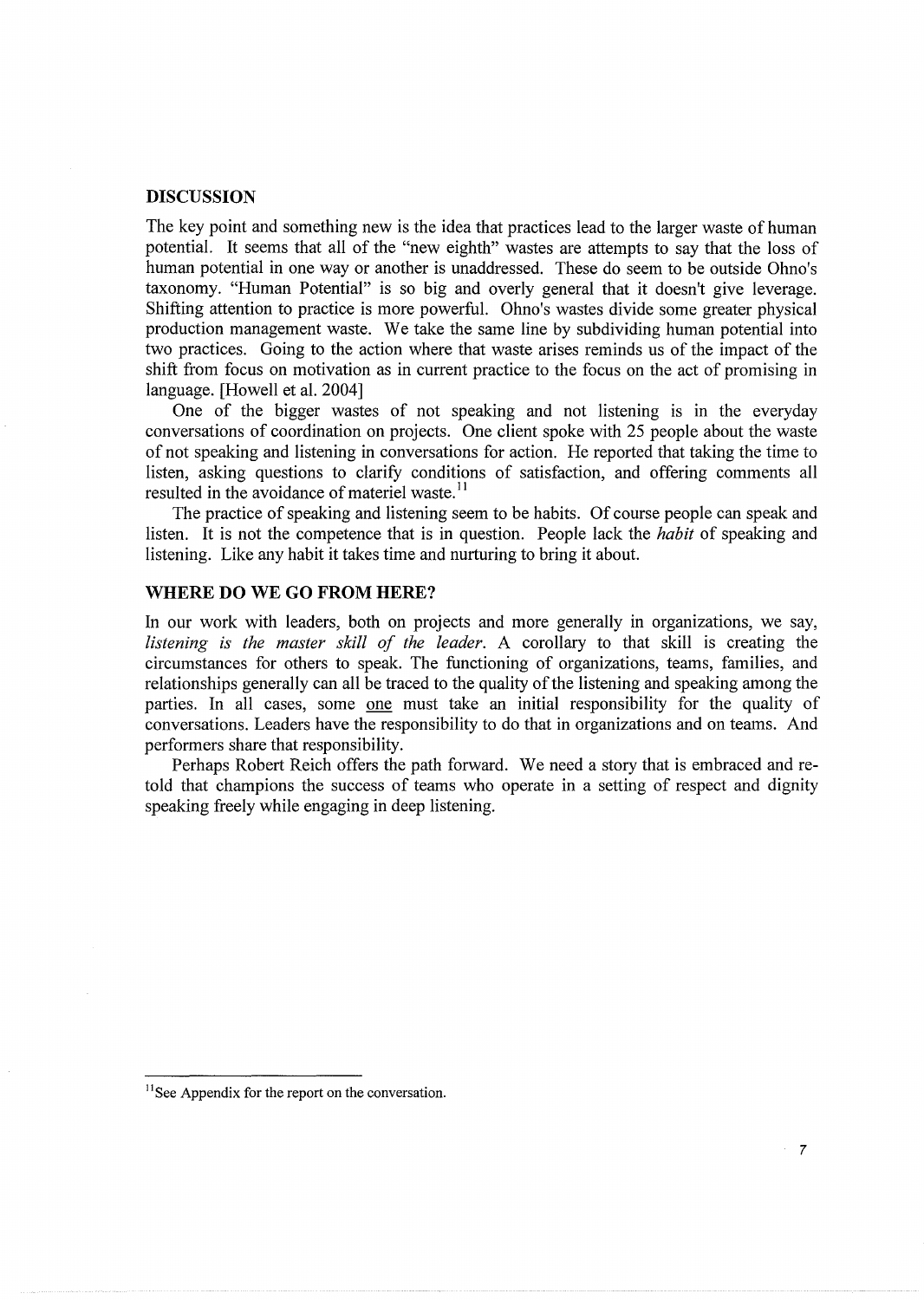# **APPENDIX- REPORT ON TWO GREAT WASTES**

By Joe Ely, FBi Buildings, November 19, 2003

 $\bar{\lambda}$  .

In my presentation, I pointed out that when we do not speak clearly at the first step and/or do not listen carefully at that point, we then easily move down the chain. If I do not state clearly "I want to have that report by 5pm today" I invite waste. If I dismiss the request "I want to have the prototype finished by Friday noon" as irrelevant, I invite waste.

On the positive side, I maintained that when we continue to have conversations clarifying the legitimate "wants", we have far less waste and much more enjoyable work. The group was clearly engaged with the concept; good body language, lots of notes, intent looks. So, I walked through this and then asked the group to give me examples. I was amazed at both the breadth and depth of the answers. Here's what I heard.

Ken, purchasing guy; "I had two conversations with two different project managers in the past four days about the same possible material shortage. In one case, he did not listen to me and went very quickly to the level of punishment. In the other case, he stated his 'wants' clearly, listened to my concerns and in about 15 minutes, worked out a very satisfactory solution." So I asked Ken "Which conversation was more productive and enjoyable?" He laughed...the answer was obvious.

Bruce, one of our crew superintendents: "We see this sequence all the time with our customers. When we don't really understand their 'wants', we get into a very negative cycle with them quickly. Their punishment of us always shows up in details, punch lists, delayed final payments. Pain and cash flow problems."

Glen, a veteran crew guy and draftsman: "Another issue is to translate the customer's 'I want...' into clear contract language that enables everyone else to know what the customer's 'want' is."

Lou Ann, a detailer on our Design/Build side: "I learned about this in 15 years of waiting tables. I always clarified the 'want' by repeating the question. 'You'd like Ranch dressing?' 'No, I wanted French dressing.' In a busy restaurant, 'ranch' and 'french' can sound a lot alike. By asking, I short circuit an entire wasted salad and annoyance for the customer. I did this very thing this morning with Scott our architect. He told me 'shrink down those bathrooms.' So I asked 'so you want the rest rooms smaller?' 'No, I need that whole part of the building to be fewer square feet.' 'Oh, so I need to shrink the whole area.' 'Yes.' So, you see, by asking for feedback, we stay at the 'I want. .. ' area longer and avoid that downward cycle."

This whole thing was quite fascinating. I've had a number of chances to reinforce this since then.